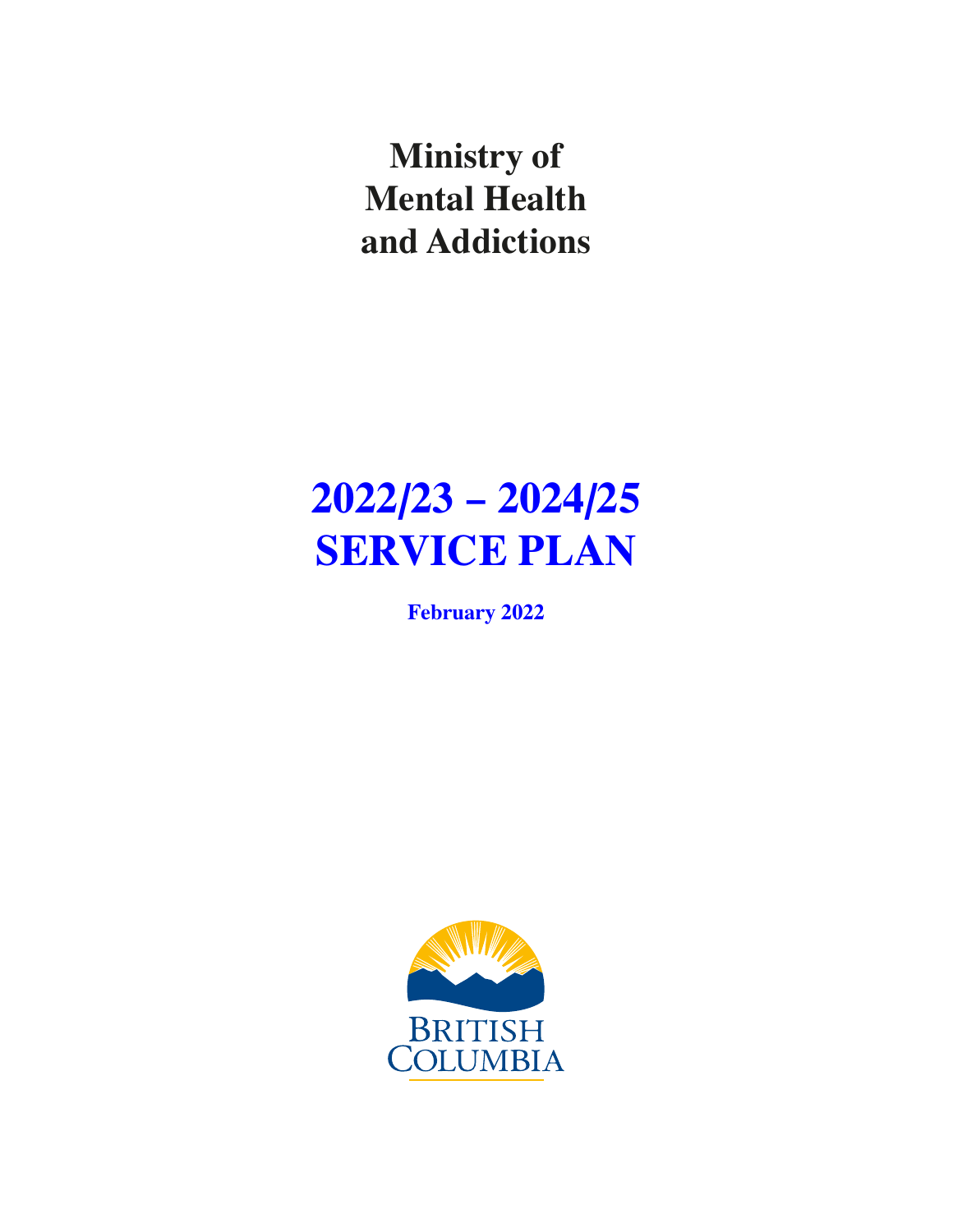For more information on the Ministry of Mental Health and Addictions contact:

Ministry of Mental Health and Addictions PO Box 9087 STN PROV GOVT VICTORIA, B.C. V8W 9E4

250-952-7623

Or visit our website at [gov.bc.ca/mental-health-addictions](http://www2.gov.bc.ca/gov/content/governments/organizational-structure/ministries-organizations/ministries/mental-health-addictions)

Published by the Ministry of Mental Health and Addictions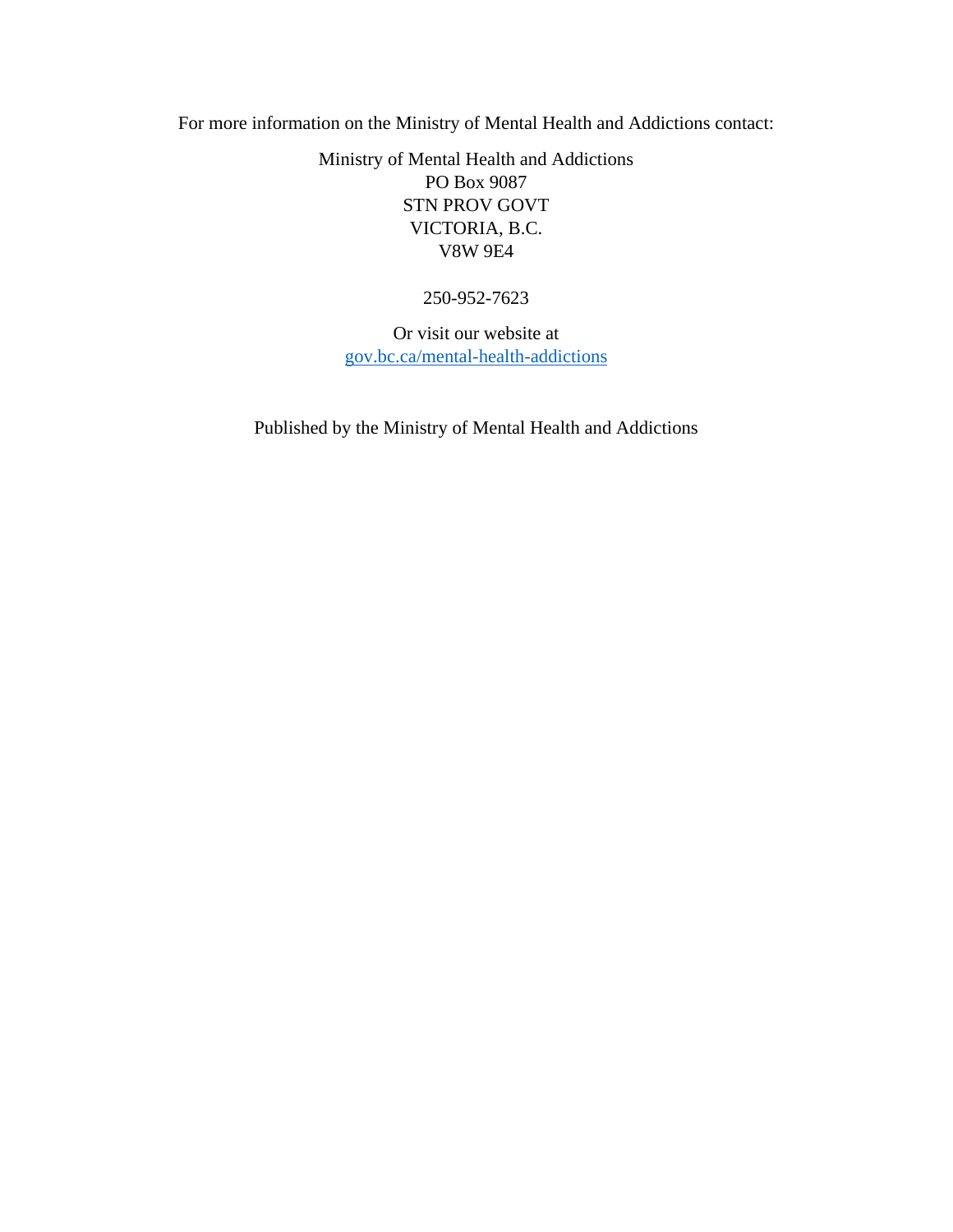## <span id="page-2-0"></span>**Minister's Accountability Statement**



The *Ministry of Mental Health and Addictions 2022/23 – 2024/25 Service Plan* was prepared under my direction in accordance with the *Budget Transparency and Accountability Act*. I am accountable for the basis on which the plan has been prepared.

Honourable Sheila Malcolmson Minister of Mental Health and Addictions February 4, 2022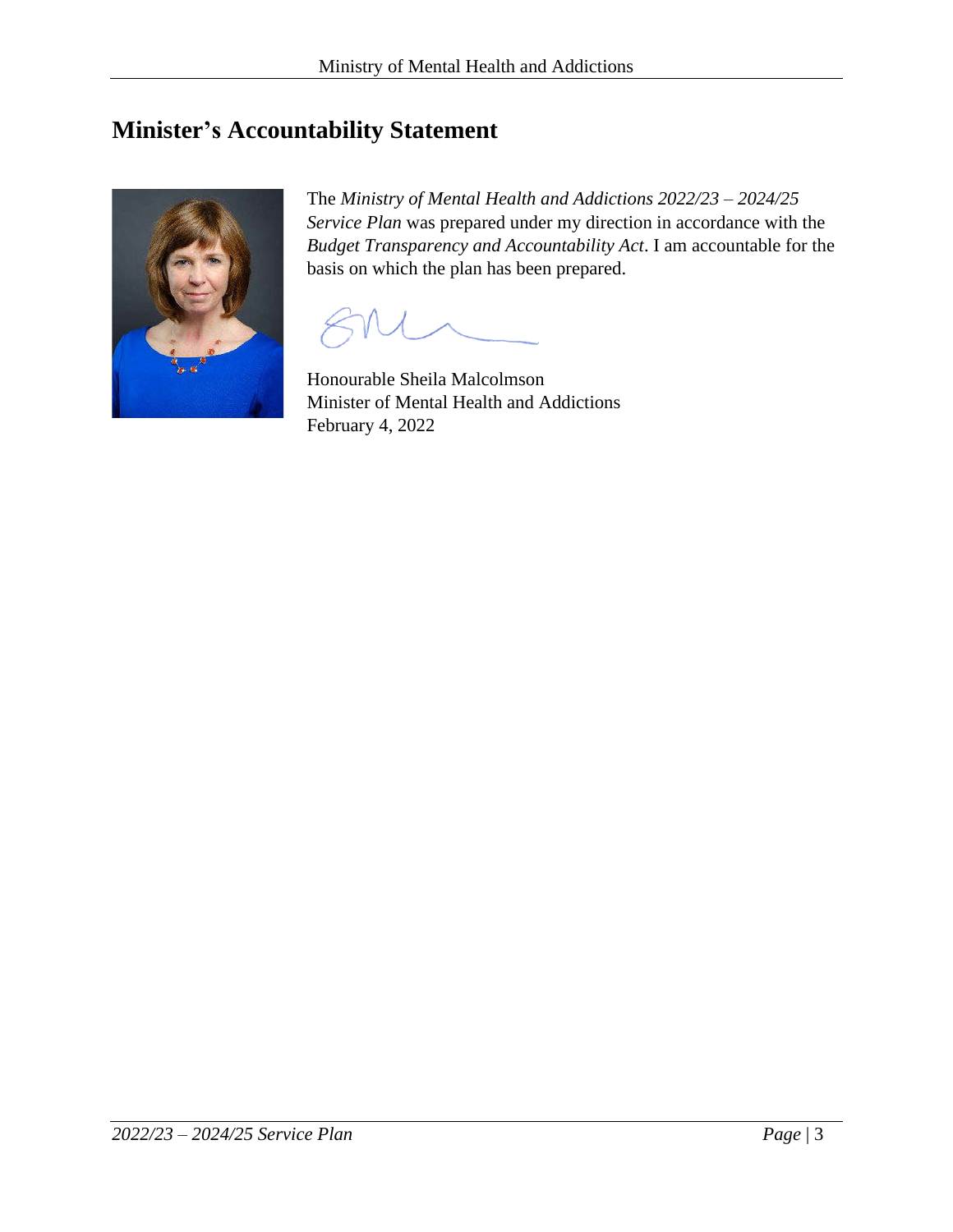## **Table of Contents**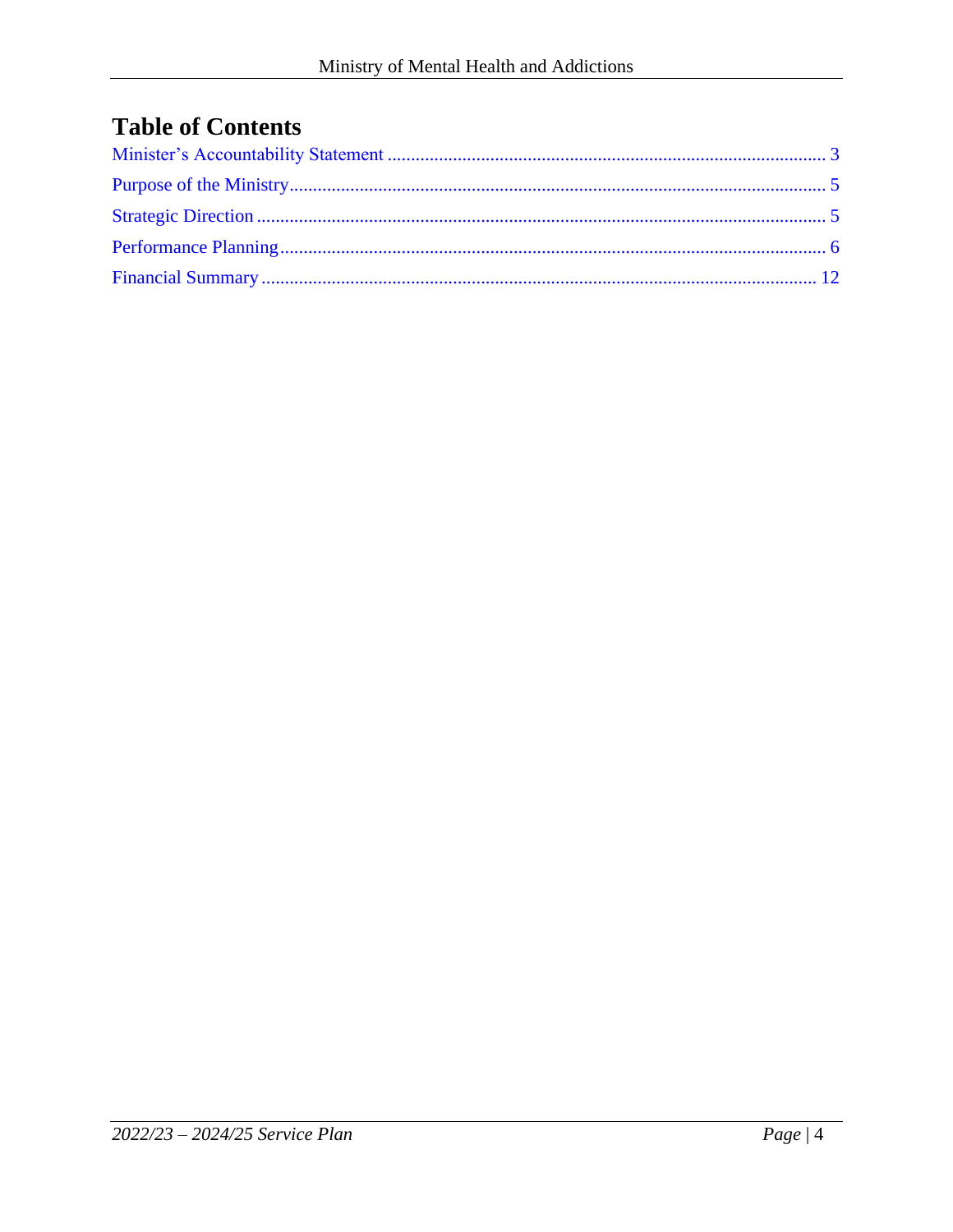## <span id="page-4-0"></span>**Purpose of the Ministry**

The [Ministry of Mental Health and Addictions](https://www2.gov.bc.ca/gov/content/governments/organizational-structure/ministries-organizations/ministries/mental-health-addictions) (the Ministry) leads the Province of British Columbia (B.C.) in efforts to improve the mental well-being and reduce substance use-related harms for all British Columbians. The Ministry has overall responsibility for the development of a coherent, accessible, and culturally safe mental health and addictions system that is effective for individuals and families throughout the province. The Ministry is responsible for leading and escalating the response to the province's overdose public health emergency. The Ministry also works in collaboration with other agencies to strengthen social supports and services that impact mental health and problematic substance use (for example, housing, employment, poverty reduction, education, childcare, and workplaces).

The Ministry leads the transformation of B.C.'s mental health and addictions system by setting the strategic direction for the Province through cross-sector planning and driving system-level improvement through research, policy development, and evaluation. To realize this mandate, the Ministry undertakes a whole-government, multi-systems approach in partnership with other ministries, Indigenous peoples, service delivery partners, researchers, local and federal levels of government, families, youth, advocates, and people with lived and living experience.

## <span id="page-4-1"></span>**Strategic Direction**

In 2022/2023, the Government of British Columbia will continue its whole-of-government response to the COVID-19 pandemic with a focus on protecting the health, social and economic well-being of British Columbians. Building on our economic, environmental, and social strengths while looking to seize opportunities to improve outcomes for all British Columbians will be an important aspect of each ministry's work as we respond to COVID-19 and recover from devastating floods and wildfires. The policies, programs and projects developed over the course of this service plan period will align with the five foundational principles established by Government in 2020: putting people first; working toward lasting and meaningful reconciliation; supporting equity and anti-racism; ensuring a better future through fighting climate change and meeting our greenhouse gas reduction targets; and supporting a strong, sustainable economy that works for everyone.

This 2022/23 service plan outlines how the Ministry of Mental Health and Addictions will support the government's priorities including the foundational principles listed above and selected action items identified in the November 2020 Minister's [Mandate Letter.](https://news.gov.bc.ca/files/MMHA-Malcolmson-mandate.pdf)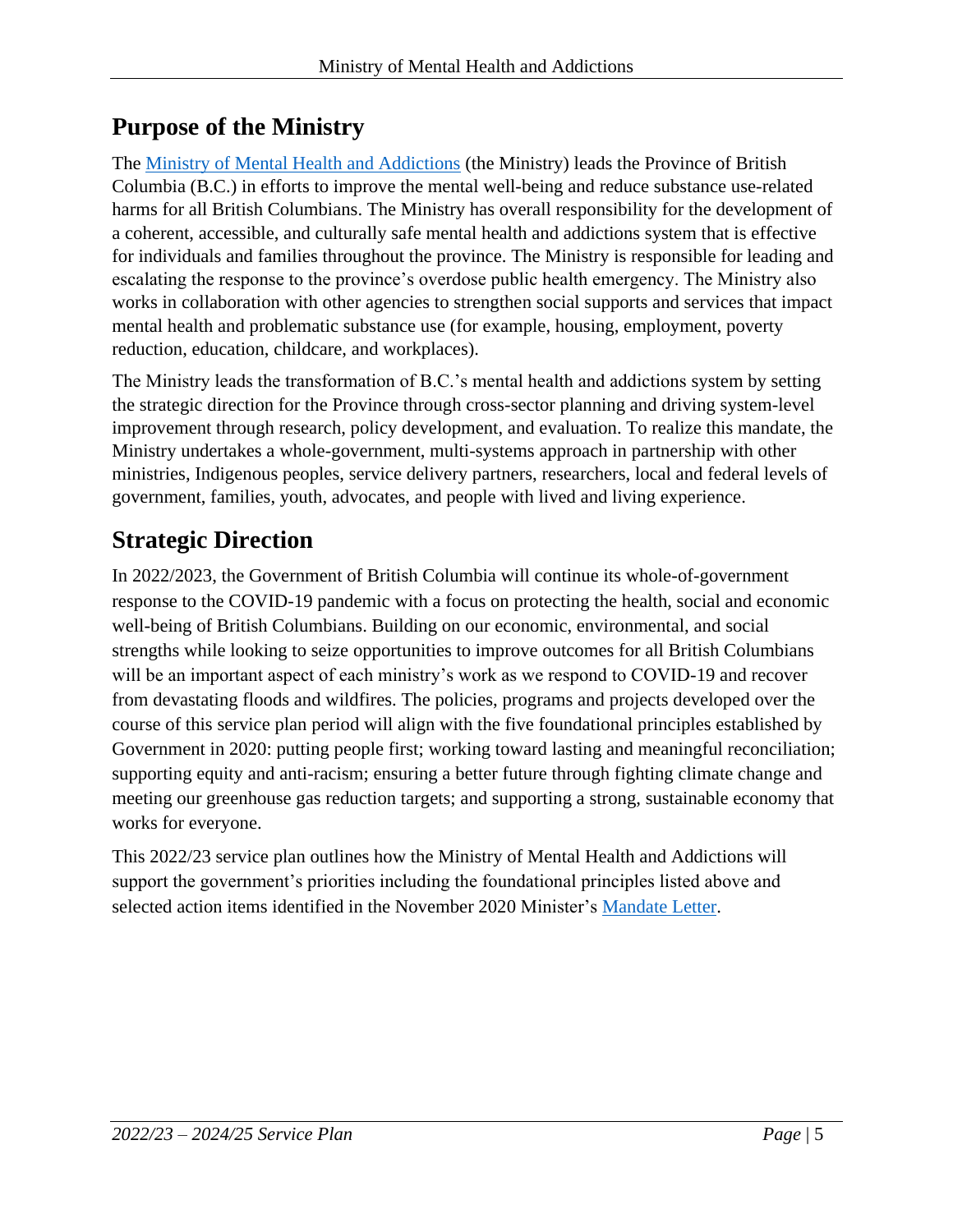### <span id="page-5-0"></span>**Performance Planning**

#### **Goal 1: Accelerate B.C.'s response to the overdose crisis across a full continuum of substance use care that keeps people safe and improves the health and well-being of British Columbians.**

The Ministry's first goal is to work in partnership to accelerate B.C.'s response to the overdose crisis.

**Objective 1.1: People at risk of overdose can access essential life-saving overdose prevention interventions that include harm reduction services, separating people from the toxic drug supply through using prescribed safe supply, reducing stigma, and connecting people to care and treatment.**

#### **Key Strategies**

- Enhance the capacity of people to provide life-saving support following a toxic drug poisoning event by ensuring access to publicly-funded naloxone kits, as well as overdose recognition and response training, through the [BC Take Home Naloxone program](https://towardtheheart.com/naloxone) (BC THN) and the [Facility Overdose Response Box program](https://towardtheheart.com/forb) and reduce substance use-related harms by ensuring that people who use drugs can access overdose prevention and supervised consumption services, including inhalation overdose prevention services and drug checking services.
- Partner with health authorities, prescribers, and people with lived and living experience to expand access to prescribed safer supply, to separate more people from the toxic drug supply.
- Partner with Indigenous governments, leaders, and organizations to identify, implement, and increase access to culturally safe wellness and substance use services and harm reduction services and strategies to reduce the disproportionate impact of overdose on Indigenous peoples. This work is being done in partnership with the First Nations Health Authority to support a range of Indigenous-led health services including First Nation treatment centres which will be located in First Nations' communities across the province.
- Work with Health Canada to decriminalize people in possession of small amounts of illicit substances for personal use and collaborate with internal and external partners to implement B.C.'s decriminalization framework in a way that combats stigma and removes barriers to treatment and support.
- Continue to address stigma and strengthen public understanding of substance use services through broad awareness campaigns and innovative social marketing approaches.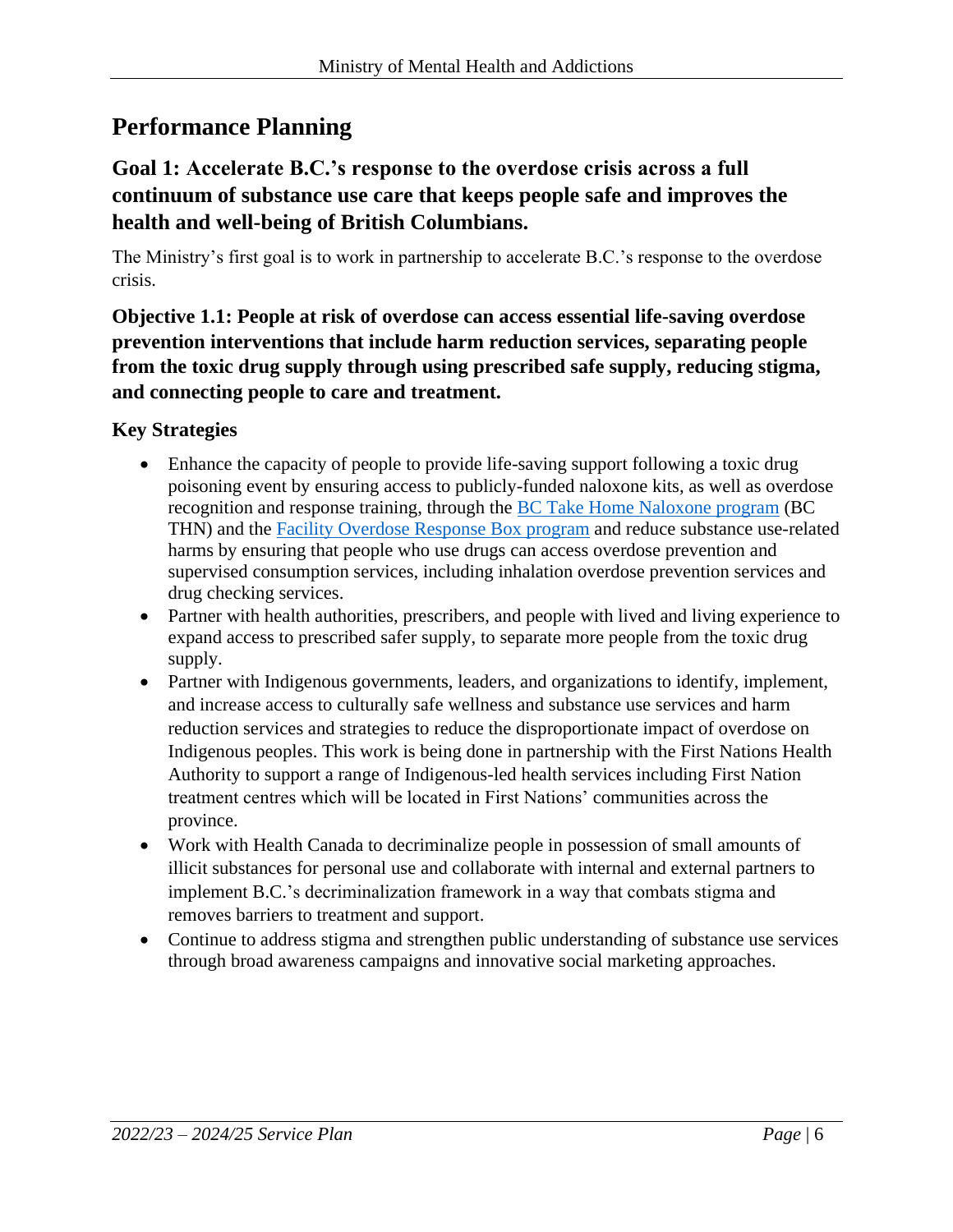| <b>Performance Measure(s)</b>                                                                                                                            | 2020/21         | 2021/22         | 2022/23       | 2023/24       | 2024/25       |
|----------------------------------------------------------------------------------------------------------------------------------------------------------|-----------------|-----------------|---------------|---------------|---------------|
|                                                                                                                                                          | <b>Baseline</b> | <b>Forecast</b> | <b>Target</b> | <b>Target</b> | <b>Target</b> |
| 1.1 Number of publicly<br>funded naloxone kits shipped<br>to THN distribution sites<br>around B.C. via the BC Take<br>Home Naloxone Program <sup>1</sup> | 294,041         | 400,000         | 400,000       | 400,000       | 400,000       |

Data source: BC Centre for Disease Control. Overdose Response Indicators. Retrieved from: [http://www.bccdc.ca/health-professionals/data-reports/overdose-response-indicators#THN.](http://www.bccdc.ca/health-professionals/data-reports/overdose-response-indicators#THN)

<sup>1</sup> Based on order data for naloxone kits shipped to BC Take Home Naloxone distribution sites, based on fiscal period. Program shipping is based on orders from regional sites. Note: Naloxone has a shelf life of 2-3 years so demand for kits is driven by new kit recipients, and those replacing their kits for a variety of reasons (expired, lost, stolen, or used to reverse an overdose).

#### **Linking Performance Measure to Objective**

Providing publicly funded naloxone kits and overdose recognition, and response training to those at risk of overdose and those most likely to witness and respond to an overdose, is an evidencebased approach to reducing overdose-related harms, including death. Ensuring access to naloxone and overdose recognition and response training increases the likelihood that someone who experiences an overdose will receive life-saving emergency first aid support.

#### **Discussion**

In the first seven months of 2021/22, there was more than a 40% increase in the number of naloxone kits shipped to distribution sites compared to the previous year, with an average of 35,322 kits shipped per month. The program generally observes a 20% increase in kits shipped year-over-year, as THN coverage in the province continues to improve. Recent increases in drug toxicity events, and barriers to use of harm reduction and overdose prevention services, due to COVID-related public health guidance may have heightened demand for THN kits. Increases have been consistent across the province, and in particular in overdose prevention services, pharmacies, and health units. While the target is 400,000 kits shipped to distribution sites per year, this number is scalable based on demand.

#### **Objective 1.2: Support people with substance use challenges to access a range of evidence-based treatment and recovery services.**

#### **Key Strategies**

- Improve capacity to deliver evidence-based care by training more health care providers, including registered nurses and registered psychiatric nurses, to prescribe opioid agonist treatment, and expanding access to medication assisted treatment.
- Collaborate with the Ministry of Health to expand the role of pharmacists in supporting and participating in opioid agonist treatment and harm reduction programs in order to increase access and improve retention.
- Expand the availability of substance use treatment and recovery services across the continuum, including withdrawal management, transition, treatment, and aftercare services and supports.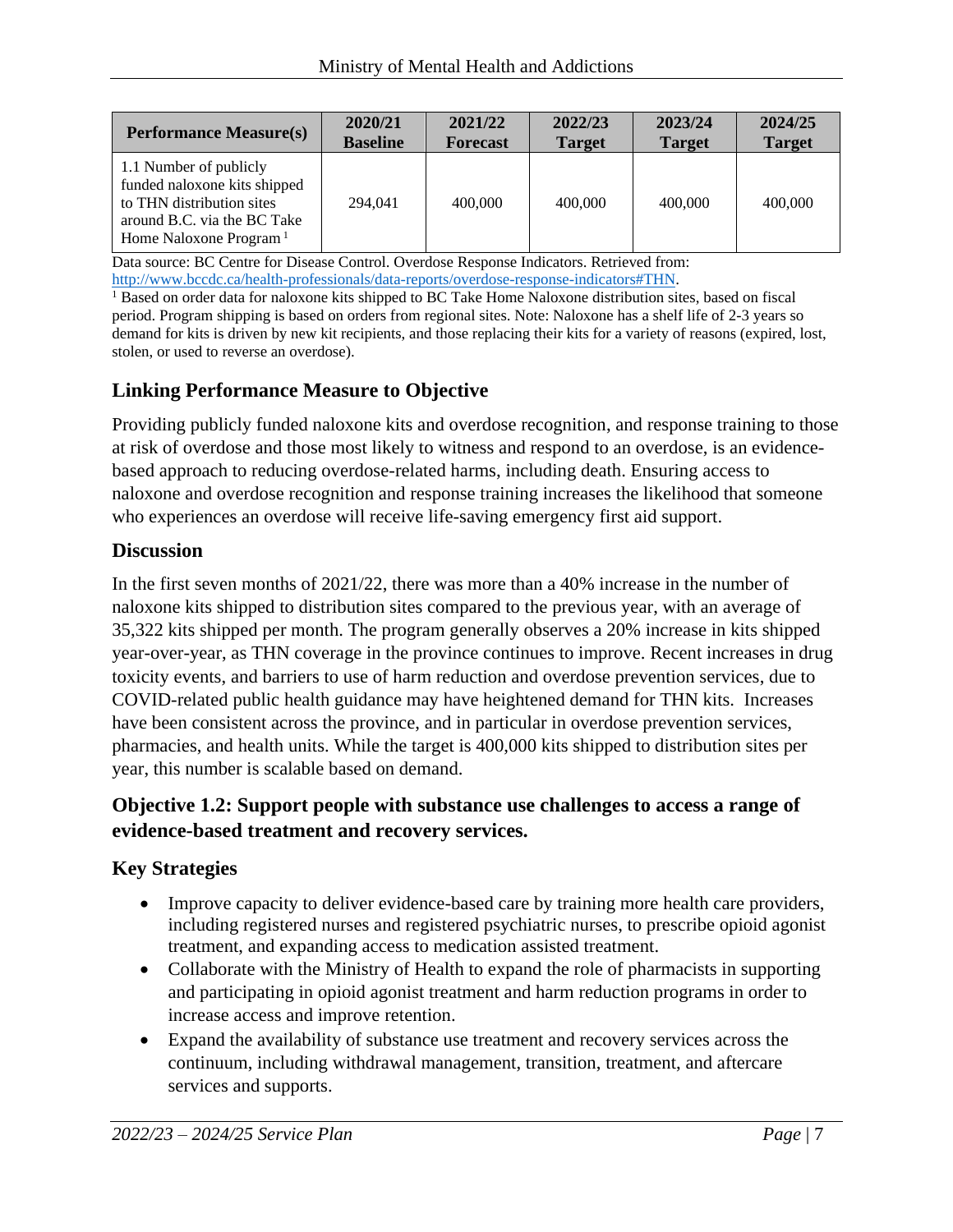- Continue to work with the Ministry of Health, the Ministry of Social Development and Poverty Reduction and other partners to improve the quality and safety of bed-based substance use treatment and recovery services. This includes work to improve oversight of recovery homes.
- Develop a strategic policy framework for the adult substance use system of care to ensure that services are coordinated, integrated, and evidence informed.

| <b>Performance Measure(s)</b>                                                                     | 2020/21         | 2021/22              | 2022/23              | 2023/24               | 2024/25              |
|---------------------------------------------------------------------------------------------------|-----------------|----------------------|----------------------|-----------------------|----------------------|
|                                                                                                   | <b>Baseline</b> | <b>Forecast</b>      | <b>Target</b>        | <b>Target</b>         | <b>Target</b>        |
| 1.2a % of people on Opioid Agonist<br>Treatment (OAT) who have been<br>retained for 12 months $1$ | 51.9%           | $2 - 5%$<br>Increase | $2 - 5%$<br>Increase | $2 - 5\%$<br>Increase | $2 - 5%$<br>Increase |

Data source: Piske, M., Zhou, C., Min, J. E., Hongdilokkul, N., Pearce, L. A., Homayra, F., Socias, E., McGowan, G., and Nosyk, B. (2020) *[The cascade of care for opioid use disorder: a retrospective study in British Columbia,](https://doi.org/10.1111/add.14947)  [Canada.](https://doi.org/10.1111/add.14947) Addiction*.

<sup>1</sup> [Opioid Agonist Treatment \(OAT\) is an effective treatment for Opioid Use Disorder \(OUD\)](https://www.stopoverdose.gov.bc.ca/theweekly/what-opioid-agonist-treatment) and addiction to [opioid drugs such as heroin, oxycodone, hydromorphone \(Dilaudid\), fentanyl, and Percocet. The therapy involves](https://www.stopoverdose.gov.bc.ca/theweekly/what-opioid-agonist-treatment)  [taking the medications methadone \(Methadose\) or buprenorphine \(Suboxone\). These medications work to prevent](https://www.stopoverdose.gov.bc.ca/theweekly/what-opioid-agonist-treatment)  [withdrawal and reduce cravings for opioid drugs.](https://www.stopoverdose.gov.bc.ca/theweekly/what-opioid-agonist-treatment)

<sup>2</sup>The % of people on OAT who have been retained for 12 months is measured on a single date in time. The 2020/21 figure was measured at the halfway mark for the 2020/21 fiscal year, on September 30, 2020.

<sup>3</sup> Targets for percentage increase of people retained on OAT are based on changes from 2017 to September 30, 2020. A 2% increase in this measure as the number of clients on OAT grows, equates to an additional 1,097 persons retained in any given month.

| <b>Performance Measure(s)</b>                                                                                                        | 2021/22         | 2022/23                                      | 2023/24       | 2024/25       |
|--------------------------------------------------------------------------------------------------------------------------------------|-----------------|----------------------------------------------|---------------|---------------|
|                                                                                                                                      | <b>Forecast</b> | <b>Target</b>                                | <b>Target</b> | <b>Target</b> |
| 1.2b Median number of days<br>between client referral and service<br>initiation for bed-based treatment<br>and recovery services $1$ | N/A             | Establish data<br>collection/meas<br>urement | <b>TBD</b>    | <b>TBD</b>    |

Data source: Health authority reporting to MMHA and HLTH

<sup>1</sup> Median number of days between client referral and service initiation reflects service wait times for health authority funded bed-based substance use treatment and recovery services.

#### **Linking Performance Measure to Objective**

Expanding and enhancing the capacity of the treatment system and increasing the number of people who are engaged and retained in opioid agonist treatment are evidence-based approaches to supporting people with opioid use disorder, a medical condition associated with a high-risk for overdose-related harm.

Supporting people with substance use challenges to access a range of evidence-based treatment and recovery services includes expanding service availability and removing barriers so that British Columbians receive the services and supports they need when they need them. Extended wait times reduce the opportunity for people to connect to care when they feel ready and can increase risks related to substance use.

Measuring median wait times for bed-based treatment and recovery services provides valuable insight into the experiences of British Columbians who seek care, including the gaps and barriers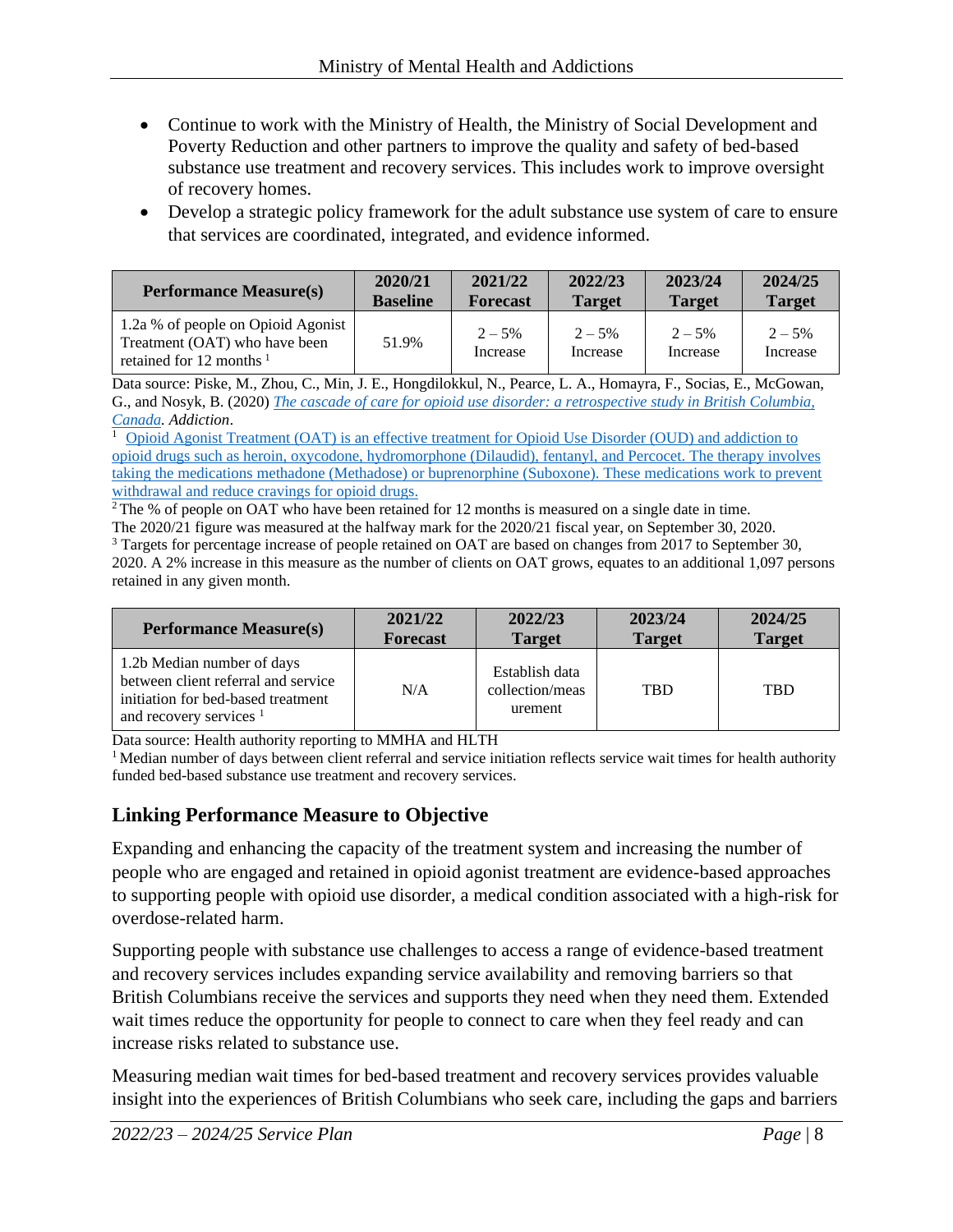they face. Additionally, wait time data can help to support well-informed planning for future service investments.

#### **Discussion**

This new performance measure will assist the Ministry in understanding the impact of new investments in bed-based substance use treatment and recovery services. These provide a range of treatment and psychosocial recovery supports such as peer support, coaching and life-skills programs to address the needs of individuals with problematic substance use and addiction. These services offer a structured and supportive setting and tend to be more appropriate for clients who are experiencing significant barriers to care, including homelessness and housing insecurity. Improving access to services is an important step towards developing a strong system of care.

In 2021/22, the ministry and partners reviewed regional needs for bed-based services across the province as part of the work to ensure a co-ordinated, integrated, and interdisciplinary system of addiction prevention and care. In Budget 2021, a commitment was made for a \$132-million investment over three years for substance use treatment and recovery. This investment will expand services across the province and includes \$36 million specifically for 123 new youth substance use beds. This investment also adds to the 105 new publicly funded substance use beds for adults that were implemented in 2021.

As a new measure, data collection to establish a baseline for previous years may not be possible. Data from the first year of collection will serve as a baseline going forward and will support the identification of future targets.

#### **Goal 2: Create a seamless, accessible, and culturally safe mental health and addictions system of care.**

This goal is to improve access to a coordinated and effective mental health and addictions system for British Columbians.

#### **Objective 2.1: Mental health and addictions services and supports are designed, coordinated, and delivered using a whole of government, cross-sector approach to remove barriers to mental health and well-being.**

#### **Key Strategies**

- Respond to the impact of COVID-19 on mental health by continuing to provide expanded supports including counselling, on-line coaching, and crisis response services, [Wellbeing.gov.bc.ca](https://wellbeing.gov.bc.ca/) and workplace mental health.
- Partner with Indigenous peoples to support Indigenous-led service delivery models for mental health and wellness, respond to overdose public health emergency, and advance cultural safety and humility across the provincial system.
- Implement integrated service teams that bring together child and youth mental health and substance use services across the ministries of Mental Health and Addictions, Health,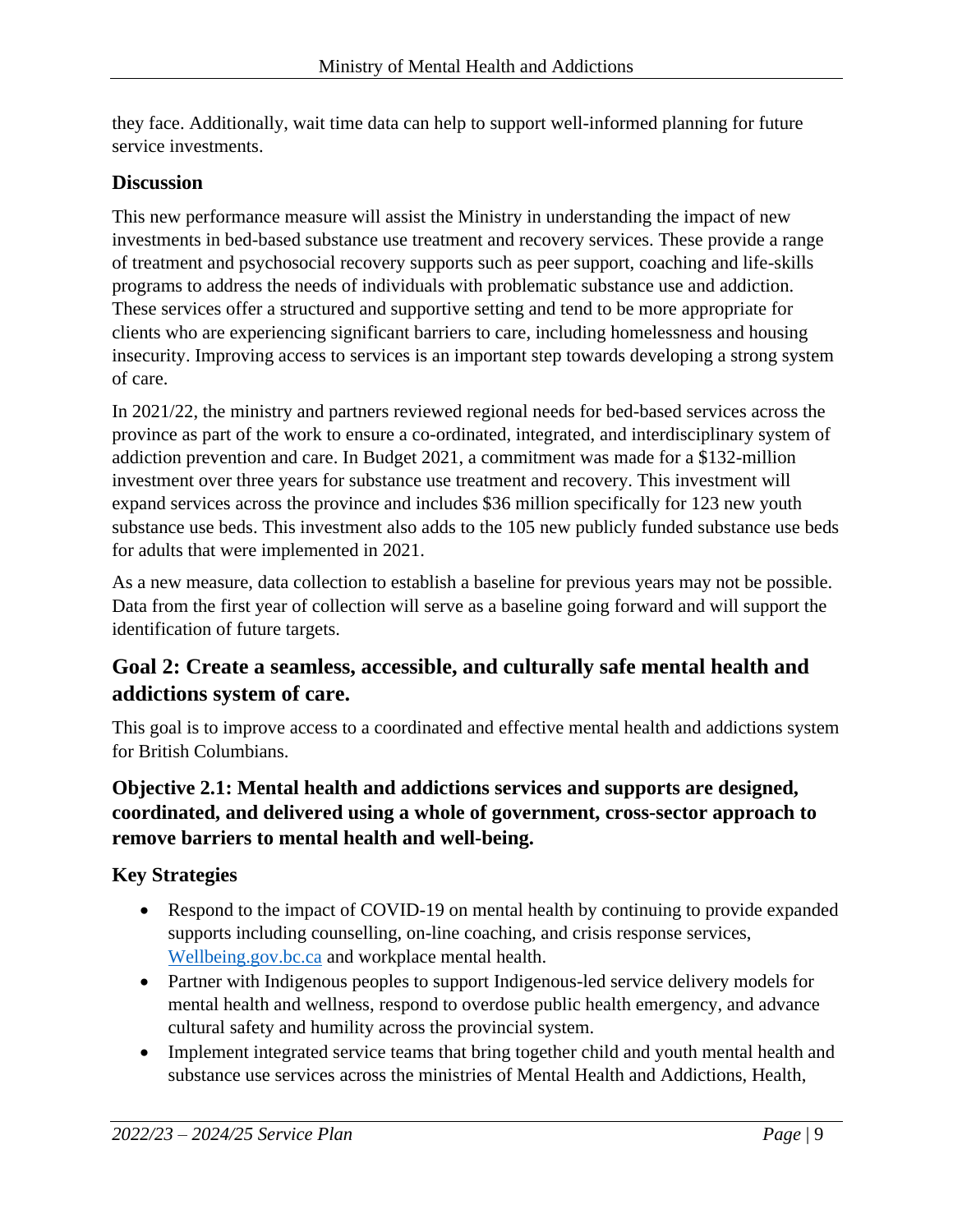Education, and Children and Family Development, to better meet the needs of young people and their families.

- Lead work across ministries and with Indigenous, health, housing, and social sector partners to develop and implement complex care housing for those who need more intensive care than is available in supportive housing.
- Work with social sector ministries to provide an increased level of mental health, substance use and social support to help people in crisis and support communities by expanding mental health intervention teams, such as Assertive Community Treatment teams.

| <b>Performance Measure(s)</b>                                                                                                                                               | 2019/20         | 2021/22         | 2022/23       | 2023/24       | 2024/25       |
|-----------------------------------------------------------------------------------------------------------------------------------------------------------------------------|-----------------|-----------------|---------------|---------------|---------------|
|                                                                                                                                                                             | <b>Baseline</b> | <b>Forecast</b> | <b>Target</b> | <b>Target</b> | <b>Target</b> |
| 2.1 Number of communities (school)<br>districts) with Integrated Child and<br>Youth Mental Health and Substance<br>Use Teams operating or in<br>implementation <sup>1</sup> |                 | 5               | 10            | 15            | 15            |

Data source: Ministry of Mental Health and Addictions

<sup>1</sup> The targets for 2022/23, and 2023/24 are cumulative and include both existing operational teams and new teams being implemented. 2024/25 represents the numbers previously approved and will be amended pending future approvals to expand numbers of communities.

#### **Linking Performance Measure to Objective**

Integrated Child and Youth Teams are multidisciplinary and include mental health clinicians, substance use professionals, education counsellors, Indigenous supports, youth and family peer support workers and others to wrap services around young people. Implementing integrated teams that bring together multiple ministries, schools, health authorities, peer support workers, Indigenous supports, and other service providers to meet the needs of children, youth and families seeking services is directly aligned with Objective 2.1, to use a whole of government, cross-sector approach to remove barriers to mental health and well-being.

#### **Discussion**

The first five Integrated Child and Youth Teams are in Maple Ridge-Pitt Meadows, Comox Valley, Richmond, Coast Mountains and Okanagan-Similkameen.

The selection process is based on quantitative peer-reviewed population data, qualitative information such as Ministry partner and service delivery organization input, community readiness, Indigenous partners, and reflects impacts from events like the Covid-19 pandemic and climate emergencies. Selection also incorporates health authority regions and a mix of urban and rural areas. Community selection incorporates health authority regions and combinations of urban and rural areas.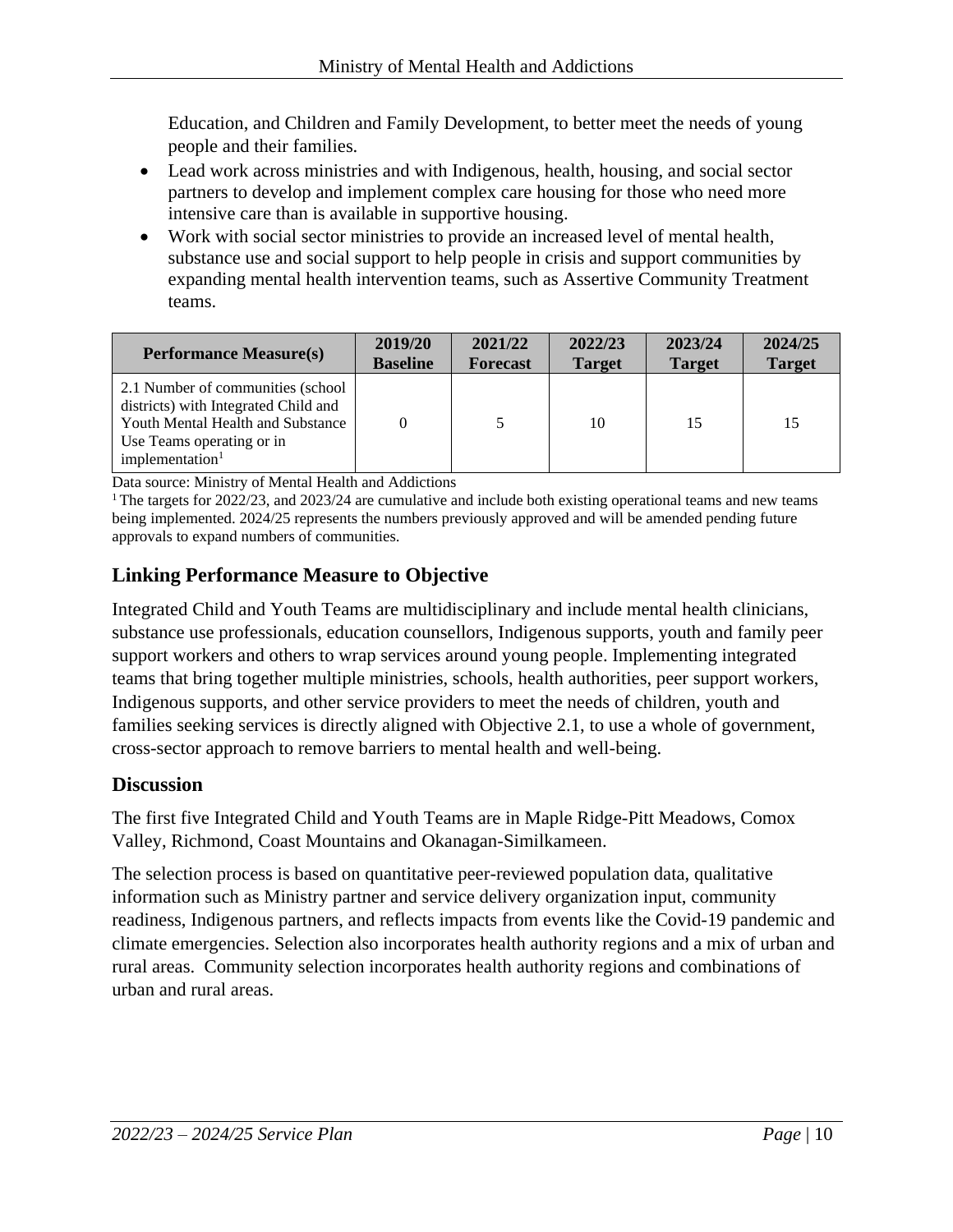#### **Objective 2.2: Improved wellness for children, youth, and young adults.**

#### **Key Strategies**

- Expand [Foundry](https://foundrybc.ca/) centres and the [Foundry Virtual Clinic](https://foundrybc.ca/virtual/) to bring core health and social services together in a single location where young people ages 12-24 can find the care, connection and support they need, both online and in their community.
- Promote early childhood social emotional development through new tools for parents and families and those who work with young children, and enhanced programming in childhood development centres that deliver early intervention services for children under six years of age.
- Implement a comprehensive substance use system of care for youth, including investing in a range of community-based services, doubling the number of bed-based treatment spaces across the province and leading work to enhance post-overdose care for youth with severe problematic substance use challenges, including measures that prevent future harm through improved connection to services and community within the broader substance use system of care.
- Enhance supports for young people living with psychosis, and their families, by investing in existing Early Psychosis Intervention programs and services across the province.
- Enhance existing eating disorder services in the regional health authorities and increase access to virtual peer support services for those living with eating disorders and their families.

| <b>Performance Measure(s)</b>              | 2019/20         | 2021/22         | 2022/23       | 2023/24       | 2024/25       |
|--------------------------------------------|-----------------|-----------------|---------------|---------------|---------------|
|                                            | <b>Baseline</b> | <b>Forecast</b> | <b>Target</b> | <b>Target</b> | <b>Target</b> |
| 2.2 Number of Foundry centres<br>operating |                 |                 | 15            |               | 19            |

Data source: Internally compiled from Foundry Central Office reporting

#### **Linking Performance Measure to Objective**

Expanding the number of Foundry centres will enhance provincial capacity to provide high quality, integrated care for children and youth aged 12-24 across B.C., which is directly aligned with the Objective 2.2 to improve wellness for children, youth, and young adults. Annual targets have increased for future fiscal years since the implementation of 8 new centres will commence over 3-years. Feedback from health partners helped inform this approach, which included Foundry and the lead agencies of the new centres.

#### **Discussion**

Currently there are 11 Foundry centres open across the province: Vancouver-Granville, Campbell River, North Shore, Ridge Meadows, Abbotsford, Kelowna, Prince George, Victoria, Penticton, Richmond and Terrace. There are eight new Foundry centres forecast over the next three years. These will be in: Burns Lake, Comox Valley, East Kootenay, Langley, Port Hardy, Sea to Sky (Squamish), Surrey, and Cariboo Chilcotin (Williams Lake).